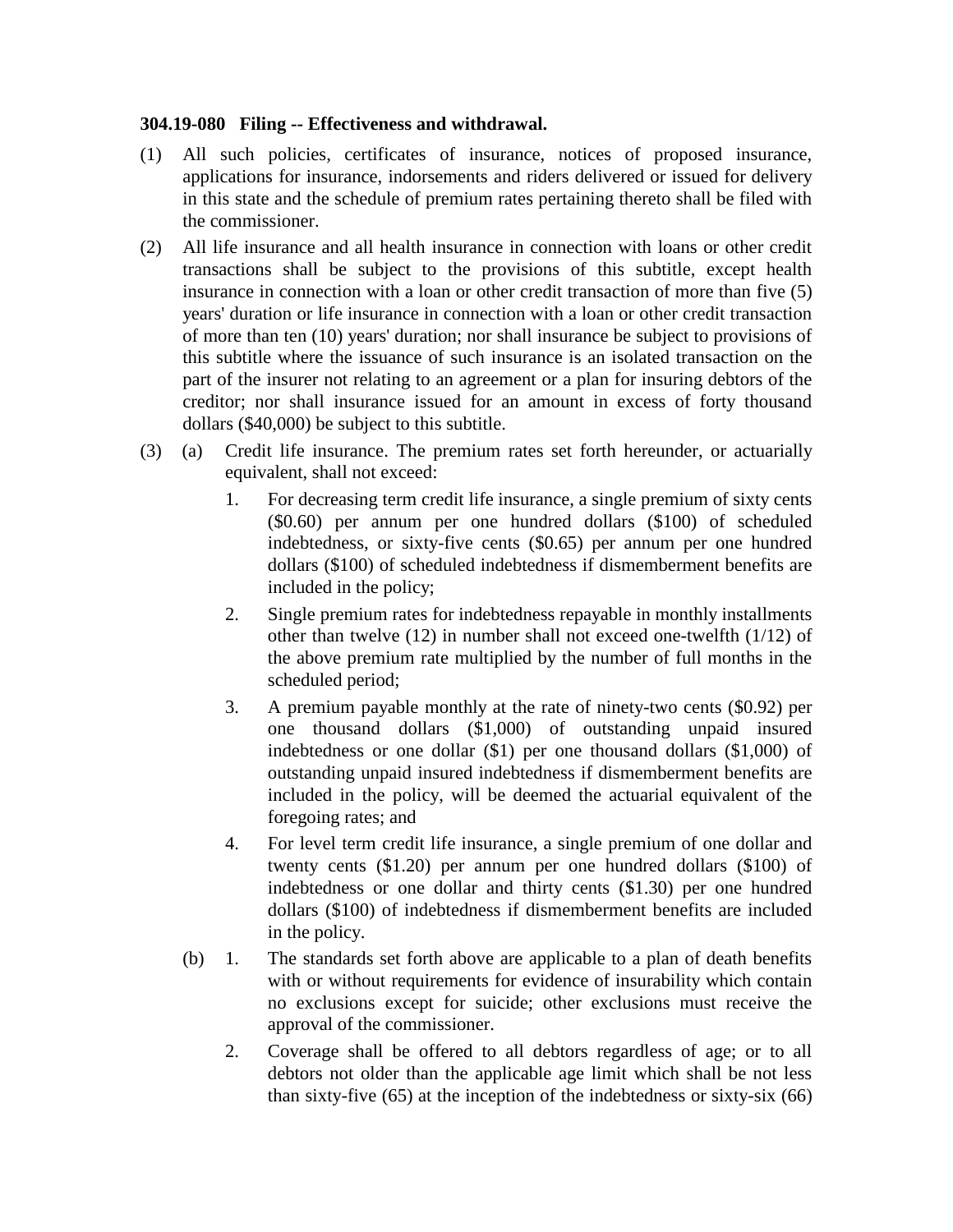at the scheduled maturity date of the transaction, provided that each company's right to underwrite risks on an individual basis shall not be restricted by this subparagraph. Appropriate adjustments may be made with the approval of the commissioner if premium rates are determined according to the age of the insured debtor or by age brackets.

- 3. Rates for use with forms which are more restrictive in any material respect shall reflect such variations in lower rates. Similarly, forms providing more extensive benefits than set forth above may carry appropriately higher charges.
- 4. The standards set forth above shall be applicable to contracts which may contain a provision excluding or denying a claim for death, resulting from pre-existing illness, disease or physical condition for which the debtor received medical advice, consultation or treatment during the twelve (12) month period immediately preceding the effective date of the debtor's coverage and which would ordinarily be expected to affect materially the debtor's health during the period of coverage; provided, however, that after such coverage has been in force for six (6) months (twelve (12) months for contracts of more than three (3) years), this preexisting exclusion clause shall not operate to deny coverage for any death thereafter. The contract shall contain no other provision which excludes or restricts liability in the event of death caused in a certain specified manner, except provisions excluding or restricting coverage in the event of intentionally self-inflicted injuries, foreign travel or residence, flight in nonscheduled aircraft, war or military service.
- (4) (a) Credit health insurance. The following premium rates, or actuarially equivalent rates, shall be charged for the coverages set forth hereunder:

| Number of Monthly<br>Installments | Nonretroactive Basis |                   | <b>Retroactive Basis</b> |                   |
|-----------------------------------|----------------------|-------------------|--------------------------|-------------------|
|                                   | $14$ -Day<br>Wait    | $30$ -Day<br>Wait | $14$ -Day<br>Wait        | $30$ -Day<br>Wait |
| 1-6 months                        | \$1.51               | \$ .69            | \$2.02                   | \$.92             |
| $7-12$ months                     | 2.02                 | .91               | 2.69                     | 1.22              |
| $13-19$ months                    | 2.50                 | 1.56              | 3.33                     | 2.08              |
| $20-24$ months                    | 2.93                 | 1.84              | 3.91                     | 2.45              |
| $25-30$ months                    | 3.28                 | 2.34              | 4.37                     | 3.12              |
| $31-36$ months                    | 3.85                 | 2.77              | 5.14                     | 3.70              |
| 37-48 months                      | 4.77                 | 3.67              | 6.36                     | 4.89              |
| $49-60$ months                    | 5.68                 | 4.58              | 7.58                     | 6.11              |

Single Premium Per \$100 of Initial Indebtedness

(b) 1. The standards set forth above shall be applicable to contracts which may contain a provision excluding or denying a claim for disability, resulting from pre-existing illness, disease or physical condition for which the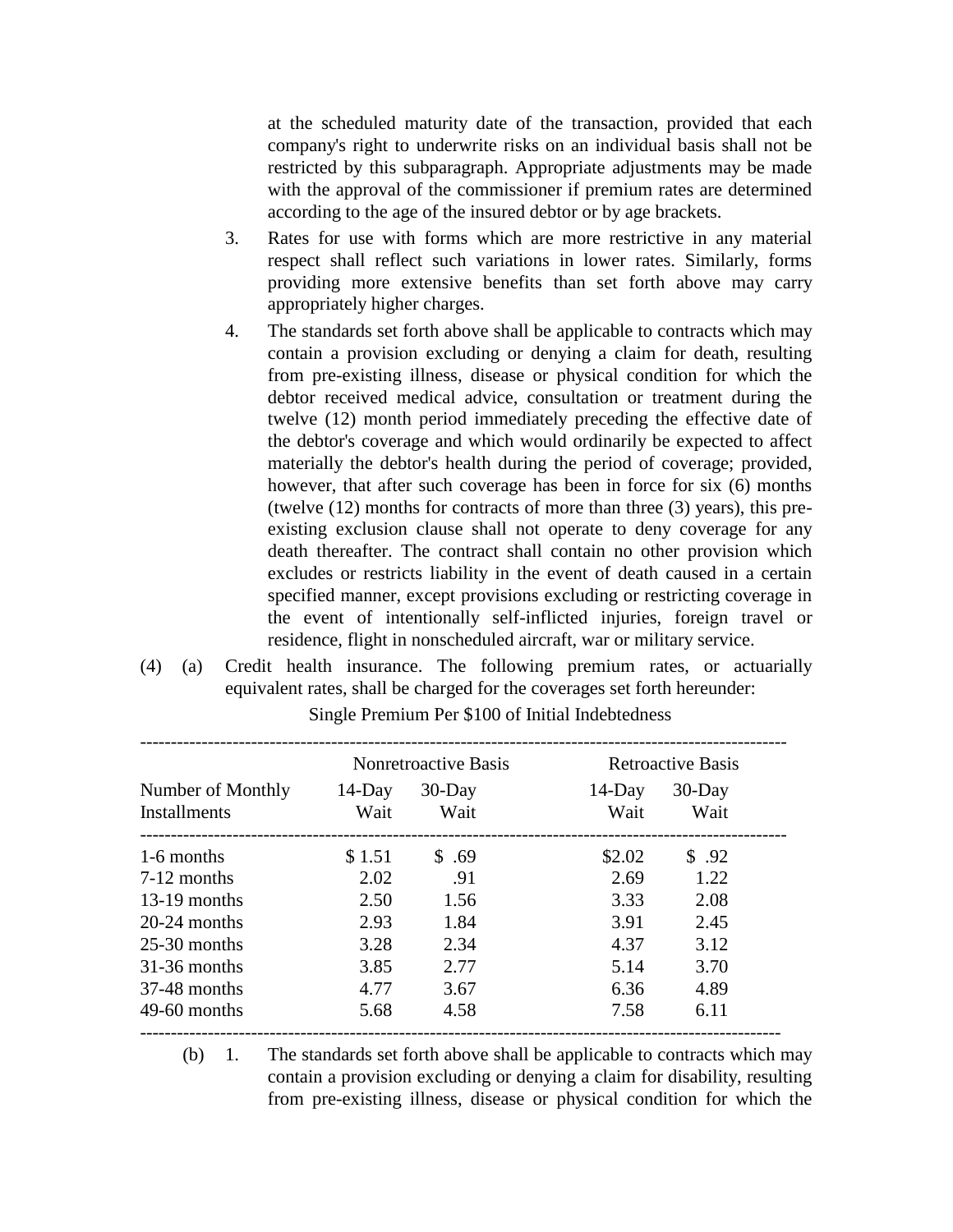debtor received medical advice, consultation or treatment during the twelve (12) month period immediately preceding the effective date of the debtor's coverage and which would ordinarily be expected to affect materially the debtor's health during the period of coverage; provided, however, that after such coverage has been in force for six (6) months (twelve (12) months for contracts of more than three (3) years), this preexisting exclusion clause shall not operate to deny coverage for any disability commencing thereafter. The contract shall contain no other provision which excludes or restricts liability in the event of disability caused in a certain specified manner, except provisions excluding or restricting coverage in the event of pregnancy, intentionally self-inflicted injuries, foreign travel or residence, flight in nonscheduled aircraft, war or military service.

- 2. Coverage shall be offered to all debtors regardless of age, or to all debtors not older than the applicable age limit which shall be not less than sixty-five (65) at the inception of the indebtedness or sixty-six (66) at the scheduled maturity date of the transaction, provided that each company's right to underwrite risks on an individual basis shall not be restricted by this subparagraph. Appropriate adjustments may be made with the approval of the commissioner if premium rates are determined according to the age of the insured debtor or by age brackets.
- 3. Rates for use with forms which are more restrictive in any material respect shall reflect such variations in lower rates. Similarly, forms providing more extensive benefits than set forth above may carry appropriately higher charges.
- (5) Statistical reporting. Each insurer writing credit life or credit health insurance within this state shall keep and maintain statistical data of its experience on these kinds of insurance. The insurer shall, on or before May 1 of each year, file with the commissioner its statistical experience data for the year ending December 31 immediately preceding. Such experience shall be reported on forms conforming to those now or hereafter from time to time adopted by the National Association of Insurance Commissioners.
- (6) If a group policy has been delivered in this state before June 18, 1980, or has been or is delivered in another state before or on or after June 18, 1980, the insurer shall be required to file only the group certificate and notice of proposed insurance delivered or issued for delivery in this state as specified in subsections (2) and (4) of KRS 304.19-070, and such forms shall be approved by the commissioner if they conform with the requirements specified in such subsections and if the schedules of premium rates applicable to the insurance evidenced by such certificate or notice are not in excess of the insurer's schedules of premium rates filed with the commissioner. The premium rate in effect on existing group policies may be continued until the first policy anniversary date following June 18, 1980. After June 18, 1980, no borrower shall be added to an existing group policy at rates higher than those set forth in subsections (3) and (4) of this section.